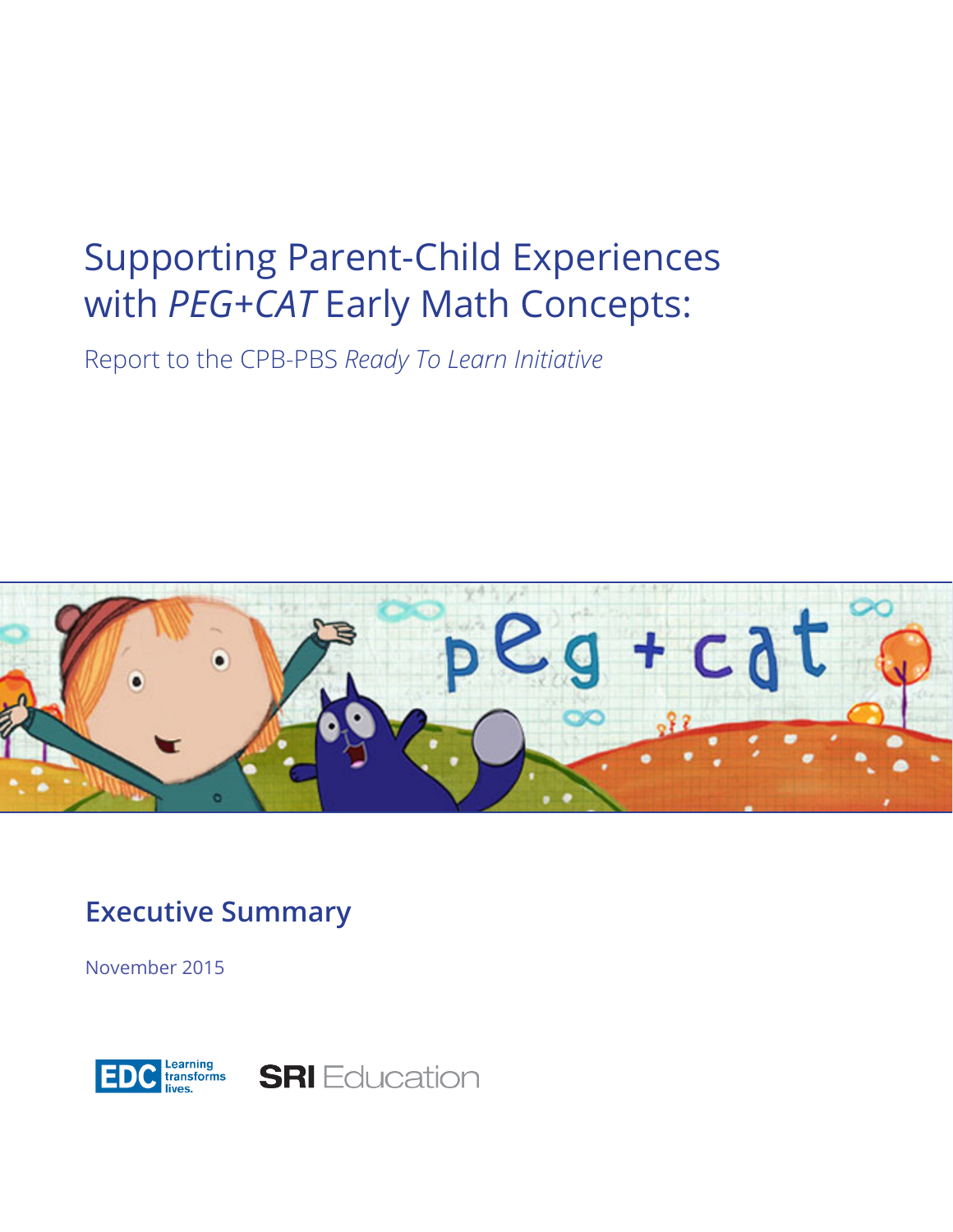### Context

This research is part of the summative evaluation of the CPB-PBS *Ready To Learn Initiative*, which is supported by the U.S. Department of Education. The goal of the *Ready To Learn Initiative* is to develop engaging, high-quality educational programming and supports for two- to eight-year-old children living in low-income households.

During the 2010-2015 grant cycle, *Ready To Learn* aimed to deliver early mathematics resources on both established technologies (computers, video displays, and gaming consoles) and emerging digital platforms (tablet computers, interactive whiteboards, and smartphones) to create anytime-anywhere learning experiences that leverage the unique capabilities of transmedia for young children's learning. For the purpose of this study, transmedia means the use of familiar characters, settings, and narrative themes or stories across different media formats, such as digital video and interactive online games.

As the summative evaluation team for CPB-PBS *Ready To Learn*, Education Development Center (EDC) and SRI Education (SRI) document and, whenever possible, measure the impact of PBS KIDS transmedia mathematics resources on children's school readiness.

## Study Overview

The study presented here addresses the question of how time spent viewing and playing with PBS KIDS educational, non-commercial media at home can foster positive outcomes for children and parents/caregivers. The study focused on the PBS KIDS program, *PEG+CAT* a first-generation transmedia resource designed to promote children's mathematics and approaches to learning (ATL) skills.

The goals of the study were to identify and describe:

- How use of *PEG+CAT* resources (including videos, online games, and other supplemental activities) influenced children's knowledge of target mathematics and ATL skills
- How use of *PEG+CAT* resources (including media resources and supports for families) influenced parent/caregiver attitudes, beliefs, and behaviors
- How children and families engaged with selected *PEG+CAT* resources in their homes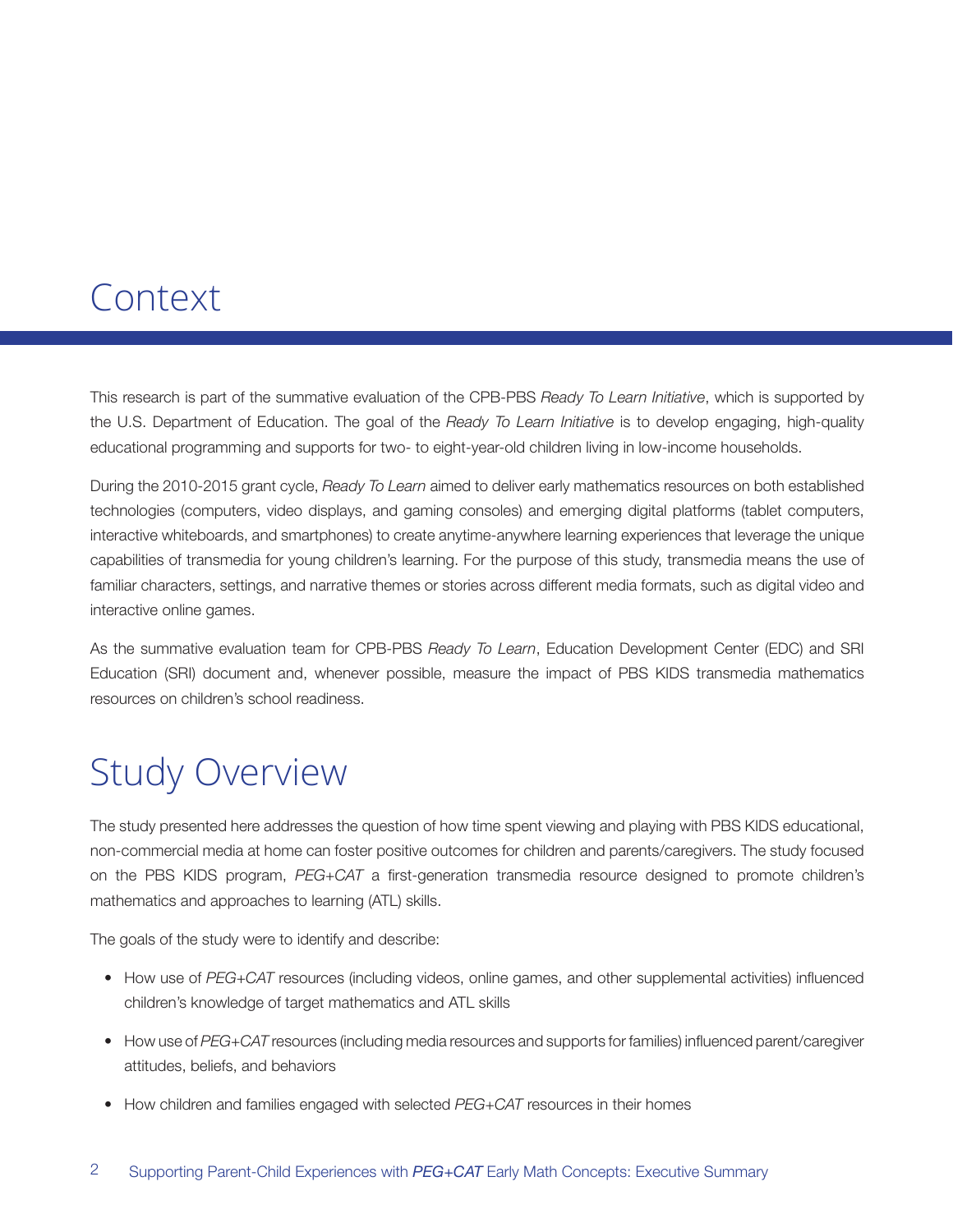Target mathematics skills included patterns, geometry (2-D and 3-D shapes), ordinal numbers and counting, and measurable attributes and spatial relationships, and target ATL skills included problem solving, perseverance, and self-regulation.

To address the goals of the study, researchers employed a two-condition randomized controlled trial (RCT) design in which participating families were randomly assigned to one of two groups:

- A PBS KIDS treatment group: Families were provided with technology tools (an Android tablet and a Chromebook laptop), a curated *PEG+CAT* experience (videos, games, and supplemental activities addressing target mathematics and ATL skills), and supports for joint engagement (parent tip videos addressing joint engagement with media, math talk, and ATL skills; an Experience Guide; and weekly text messages).
- A non-treated business as usual comparison group: Families were asked to continue with their typical home behaviors with regard to children's technology and media use.

# Methods and Sample

The study sample included 197 four- and five-year-old children and their families from low-income communities in the New York City and San Francisco Bay areas. Study families were predominantly Latino, Asian American, and African American. The research team examined children's mathematics and ATL learning outcomes as well as outcomes for parents and caregivers. Child learning and parent outcome measures were pre-post, and were administered at the beginning and the end of the study.

Children's mathematics learning outcomes were evaluated using two researcher-developed measures:

- (1) An assessment, consisting of items focusing on the target skills addressed in the *PEG+CAT* intervention but not aligned directly to the resources themselves
- (2) The Math Concepts and Problem Solving checklist (MCPS), a short teacher measure of children's understanding of the intervention's focal skills and their ability to apply mathematical skills in their everyday life when solving problems

To assess children's ATL skills, the team administered the Preschool Learning Behavior Scale (PLBS; McDermott, Green, Francis, & Stott, 2000), a validated teacher measure of young children's classroom learning behaviors that was developed in partnership with preschool teachers for use in low-income samples.

Outcomes for parents' and caregivers' were evaluated using a survey that gathered information about parents/ caregivers' attitudes, beliefs, and behaviors related to media and technology use at home; early mathematics, including home math talk and activities for supporting children's mathematical skills; and children's approaches to learning, including problem solving and persistence.

The research team conducted a range of data collection activities during the 12-week study period to document families' practices around the use of media in both conditions and the uptake of the *PEG+CAT* resources in the PBS KIDS condition. Families in both conditions completed weekly Media Diaries and researchers conducted home visits and focus groups with a sub-sample of families in both conditions. Researchers also analyzed system log data from devices distributed to families in the PBS KIDS condition.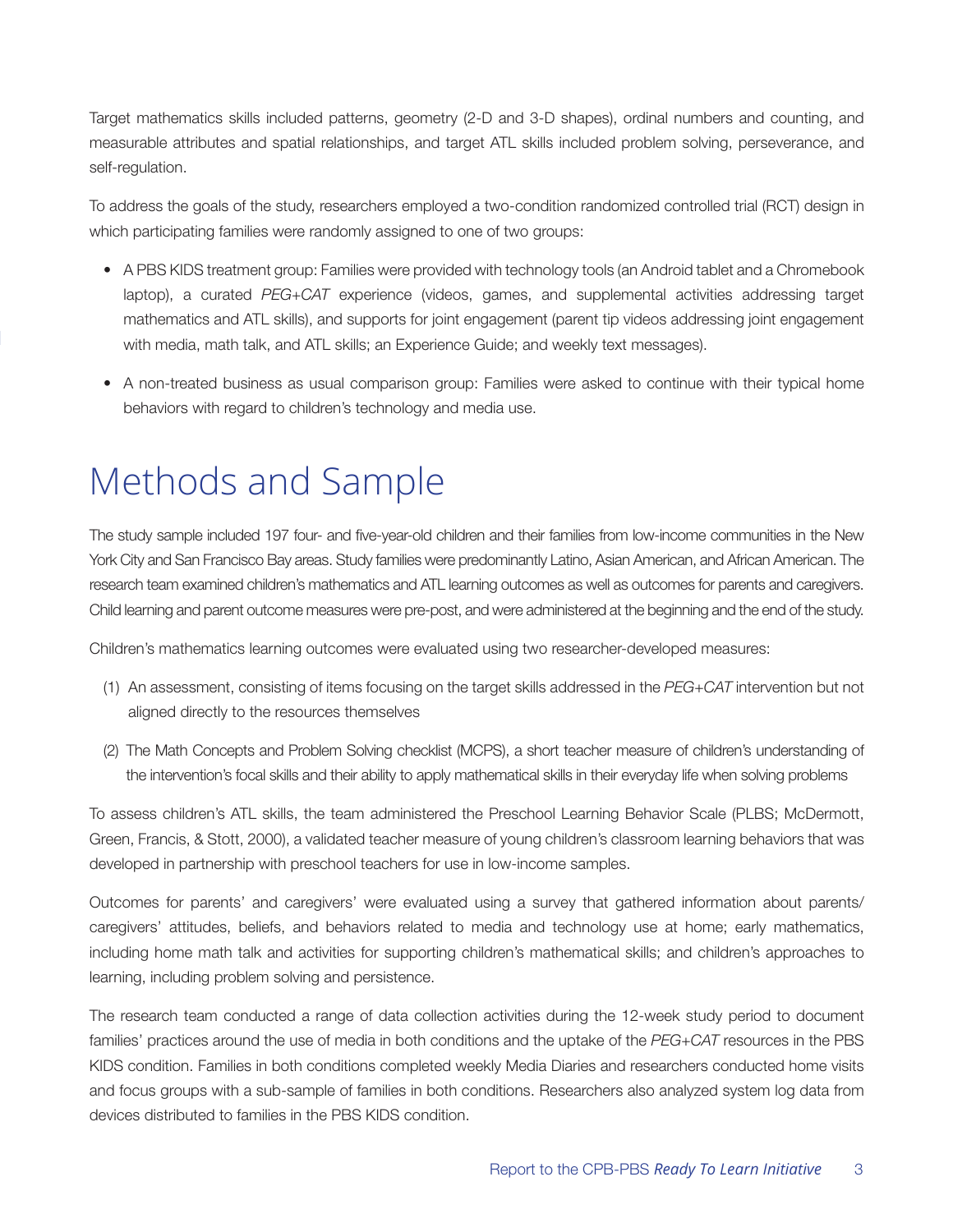# Findings

Children who participated in the PBS KIDS *PEG+CAT* intervention exhibited statistically significant improvements in the mathematics skill areas of ordinal numbers, spatial relationships, and 3-D shapes as compared to children in the business as usual condition. There were no differences between children in the PBS KIDS *PEG+CAT* and business as usual conditions in teacher ratings of children's approaches to learning and math concepts and problem solving.

Parents and caregivers in the PBS KIDS condition reported a higher frequency of joint parent-child technology use, more joint gameplay, and more conversation connecting digital media and daily life than did business as usual parents and caregivers. PBS KIDS parents and caregivers also reported significant increases in their confidence to support math learning for their children, as compared to business as usual families. A higher proportion of parents and caregivers in the PBS KIDS condition reported engaging in problem-solving strategies with their children at the close of the study than did parents/caregivers in the business as usual condition.

Most PBS KIDS families progressed through the intervention experience over the 12-week study period, accessing all the intervention resources that exposed them to all of the target mathematical skills and, with less frequency, to all of the target ATL skills. There was considerable variation among PBS KIDS families with respect to their access of the intervention resources, and limited data on length or quality of engagement with the resources within the PBS KIDS condition.

Children used the *PEG+CAT* intervention media resources most often with their parents/caregivers, and parents in the PBS KIDS condition engaged in more joint media use with their children when compared to parents in the business as usual group. PBS KIDS families reported finding the majority of the *PEG+CAT* intervention resources to be fun and engaging, and some parents noted how the games and videos complemented each other in a beneficial way, making the content more meaningful through opportunities for practice.

While PBS KIDS parents found value in the support materials they were provided as part of the *PEG+CAT* intervention, actual usage of these resources varied. The majority of families reported the text messages they received as a part of the intervention, providing concrete strategies for supporting children's learning to be helpful, practical, and useful, showing promise for the use of text messaging as a convenient and effective way to connect with families.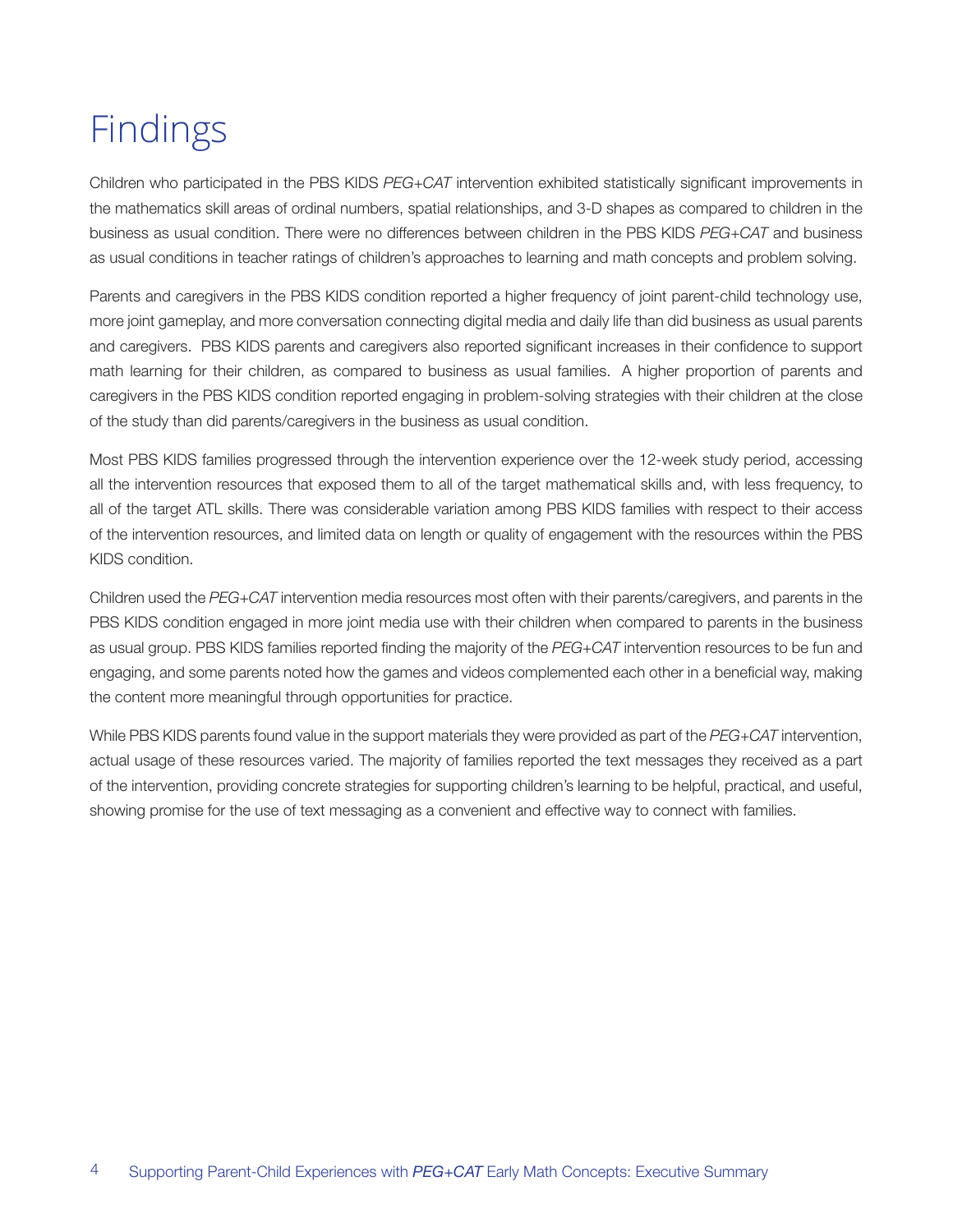# Conclusion

Analyses of child assessment data in this study indicate that the PBS KIDS *PEG+CAT* intervention had a significant positive influence on some target mathematics skills. In particular, the study identified positive outcomes for math skills that are less commonly taught and practiced in early childhood settings, such as ordinal numbers, spatial relationships, and 3-D shapes. This suggests that through the *PEG+CAT* experience, children in the PBS KIDS group were likely to have been introduced to, and provided with opportunities to explore and practice mathematics skills beyond those that children are typically likely to encounter at home and school.

Parents in the PBS KIDS group reported that they were more likely to watch videos and play games together with their children, and connect educational media with lived experience; they also reported increased confidence in supporting mathematics learning. All of these are positive signs for leveraging public media in support of early learning.

Positive shifts in PBS KIDS parents' confidence and behaviors related to children's mathematics learning may have resulted from exposure to the *PEG+CAT* intervention resources, which included specific information for parents about target math concepts, using technology to support learning, and engaging in media with children. While parents already may have recognized activities such as counting, making patterns, and identifying 2-D shapes as math, the *PEG+CAT* intervention introduced parents to information about additional math skills and encouraged them to extend children's mathematical exploration beyond the familiar basics.

PBS KIDS families took up the curated resources included in the *PEG+CAT* intervention, engaging with the materials and concepts introduced in the study. While PBS KIDS families engaged with study experiences in high numbers, there was considerable variation (in terms of frequency and sequence of experiences) among families. The degree of variation—how much and in what order treatment families chose to engage with the *PEG+CAT* media—brings into focus the question of how much the sequencing or ordering of particular resources matters when it comes to the acquisition of specific skills, like knowledge of 3-D shapes.